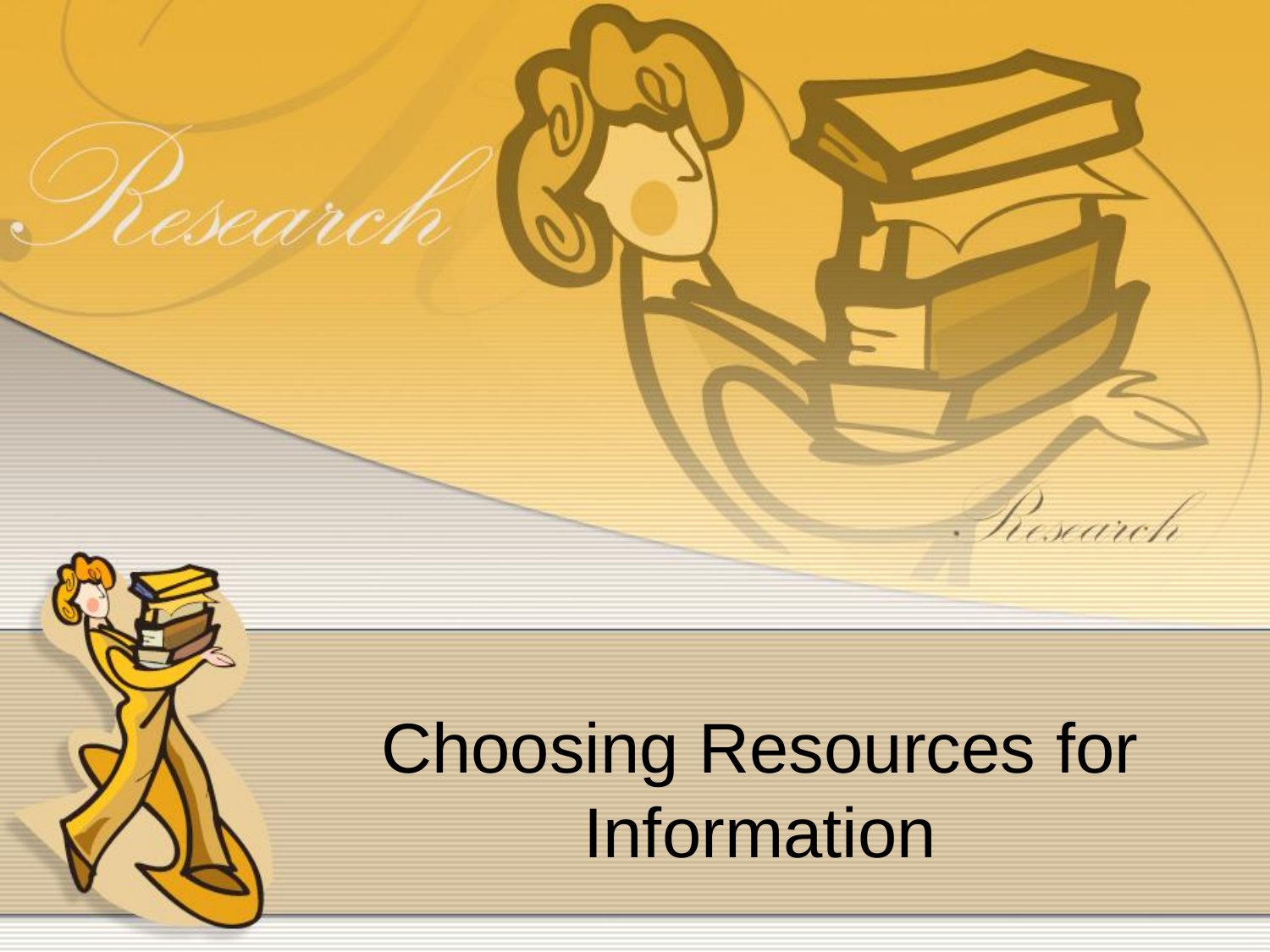

An almanac contains facts such as weather, population, currency, and geographical data.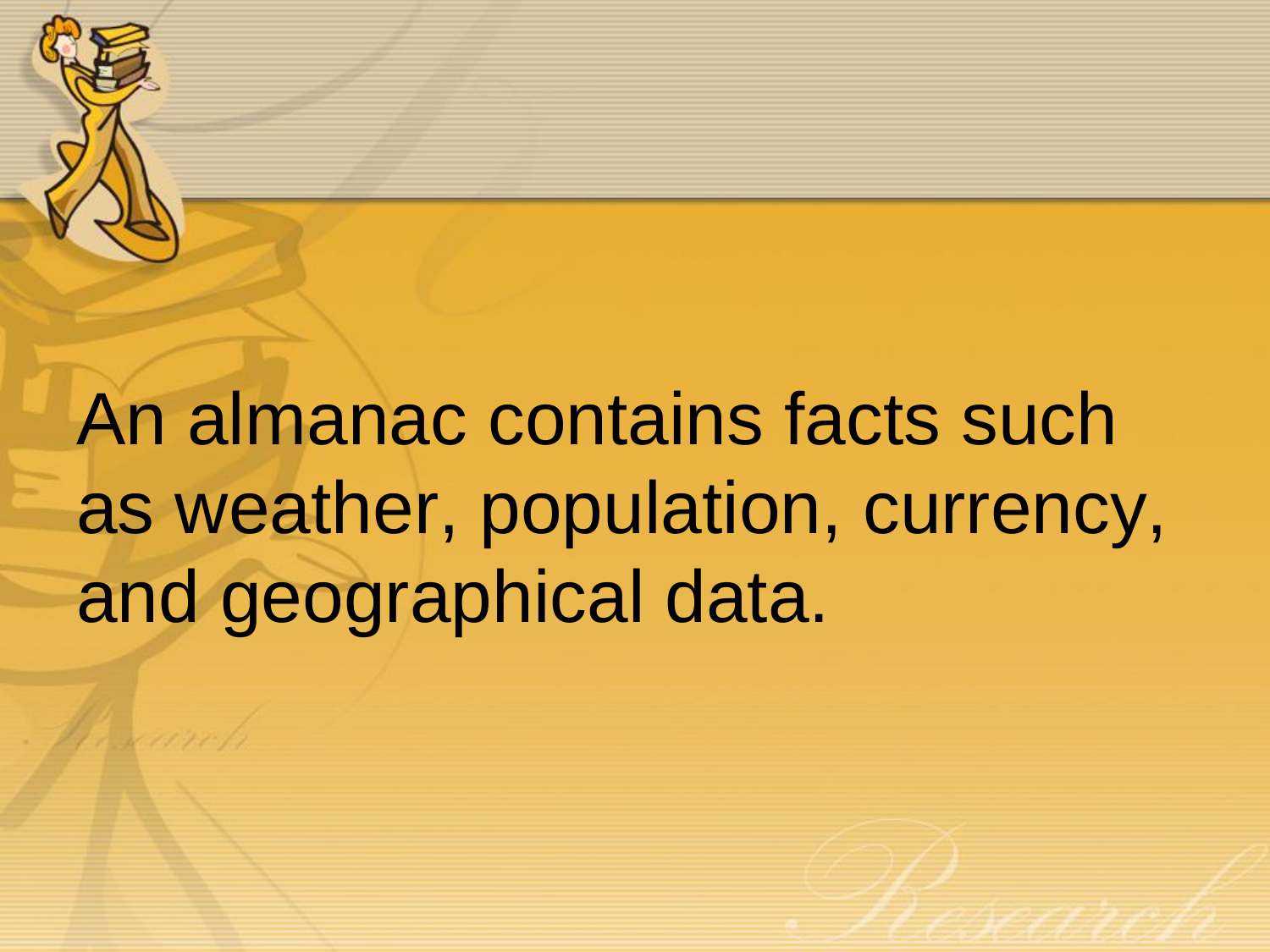

# An atlas contains maps and most atlases also have mileage indicators.

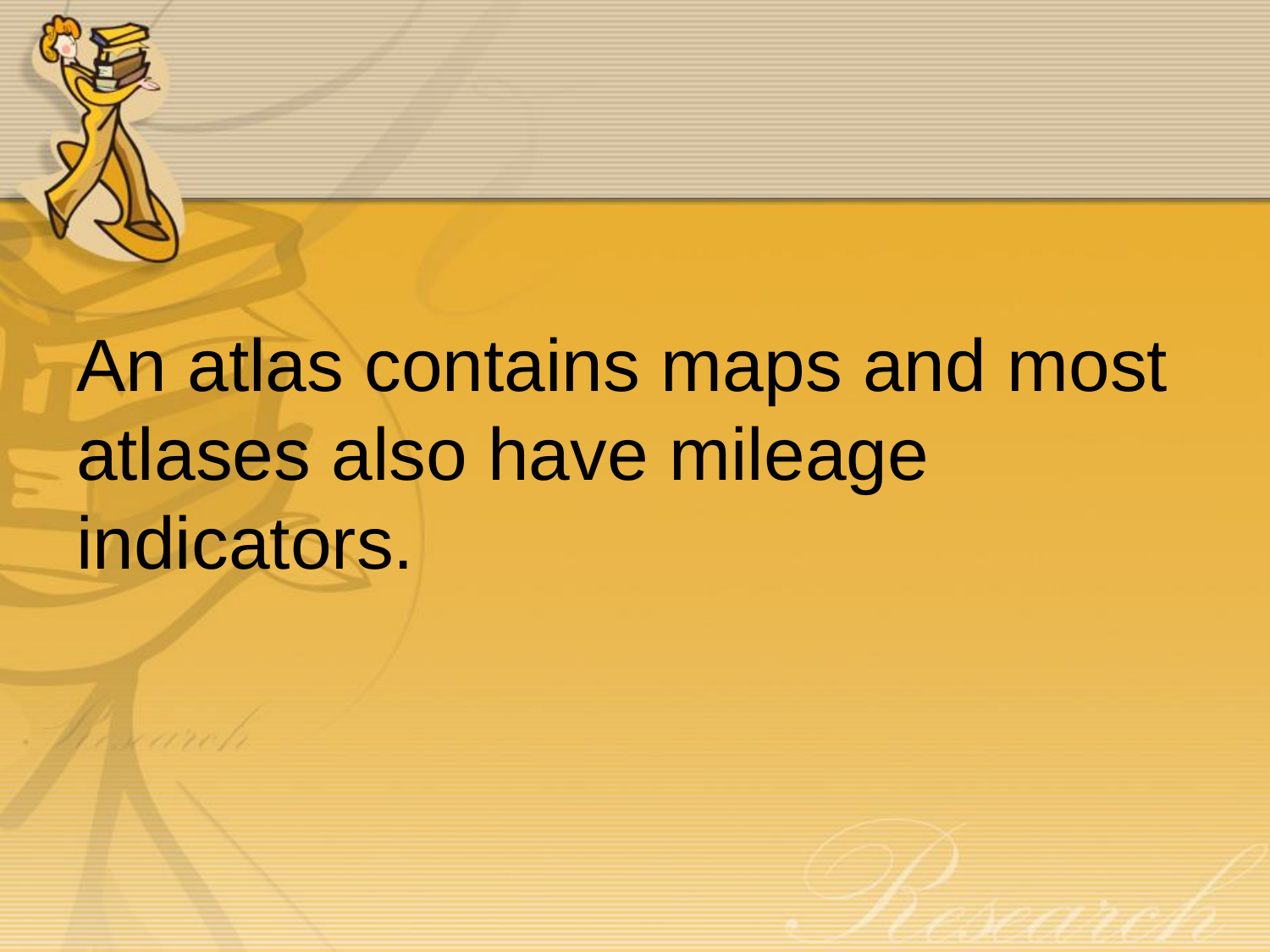The Internet contains current information on many topics, including current weather. It also has online encyclopedias and other types of resources.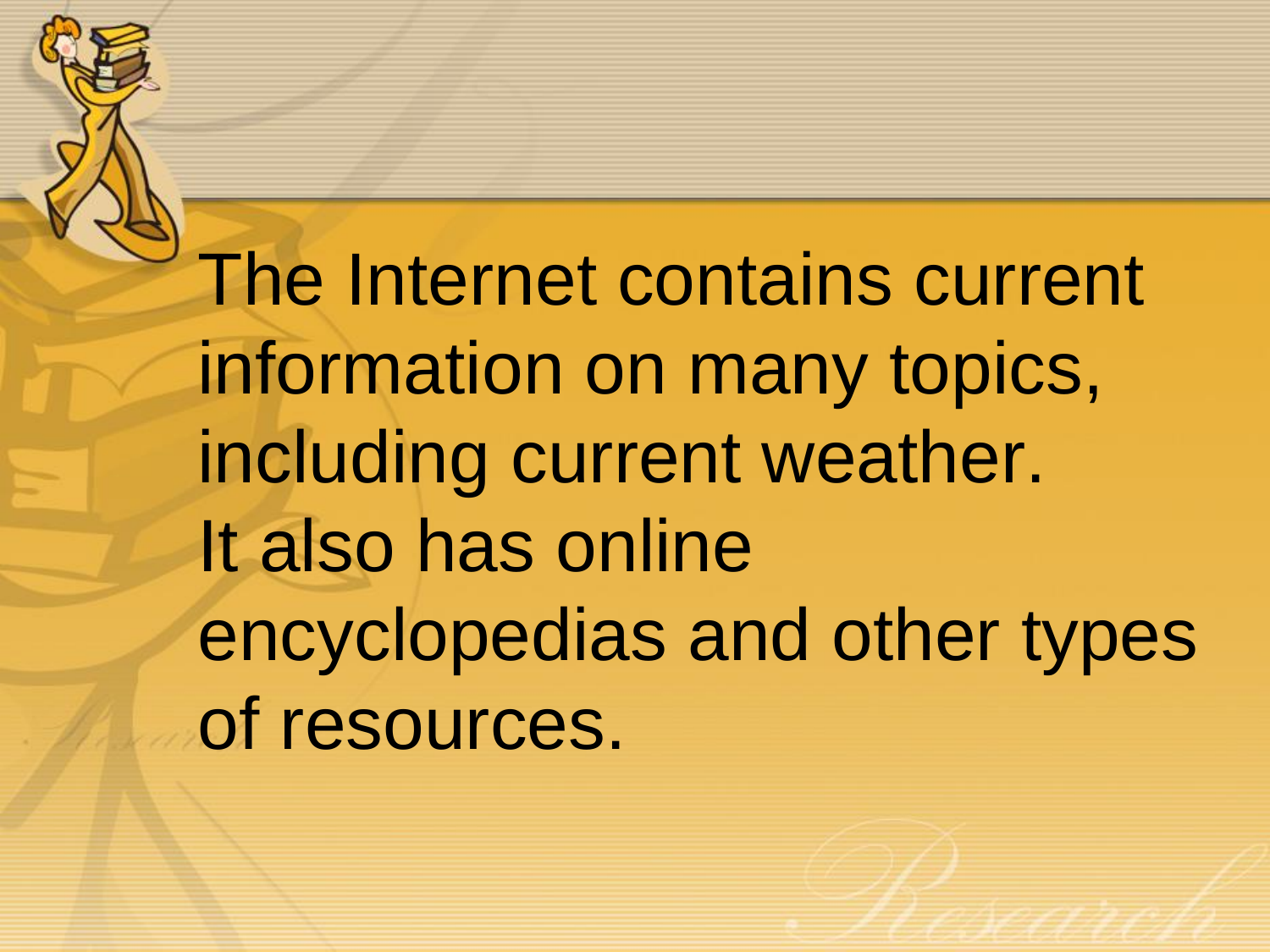

A live interview provides a firsthand account of a person's experiences.

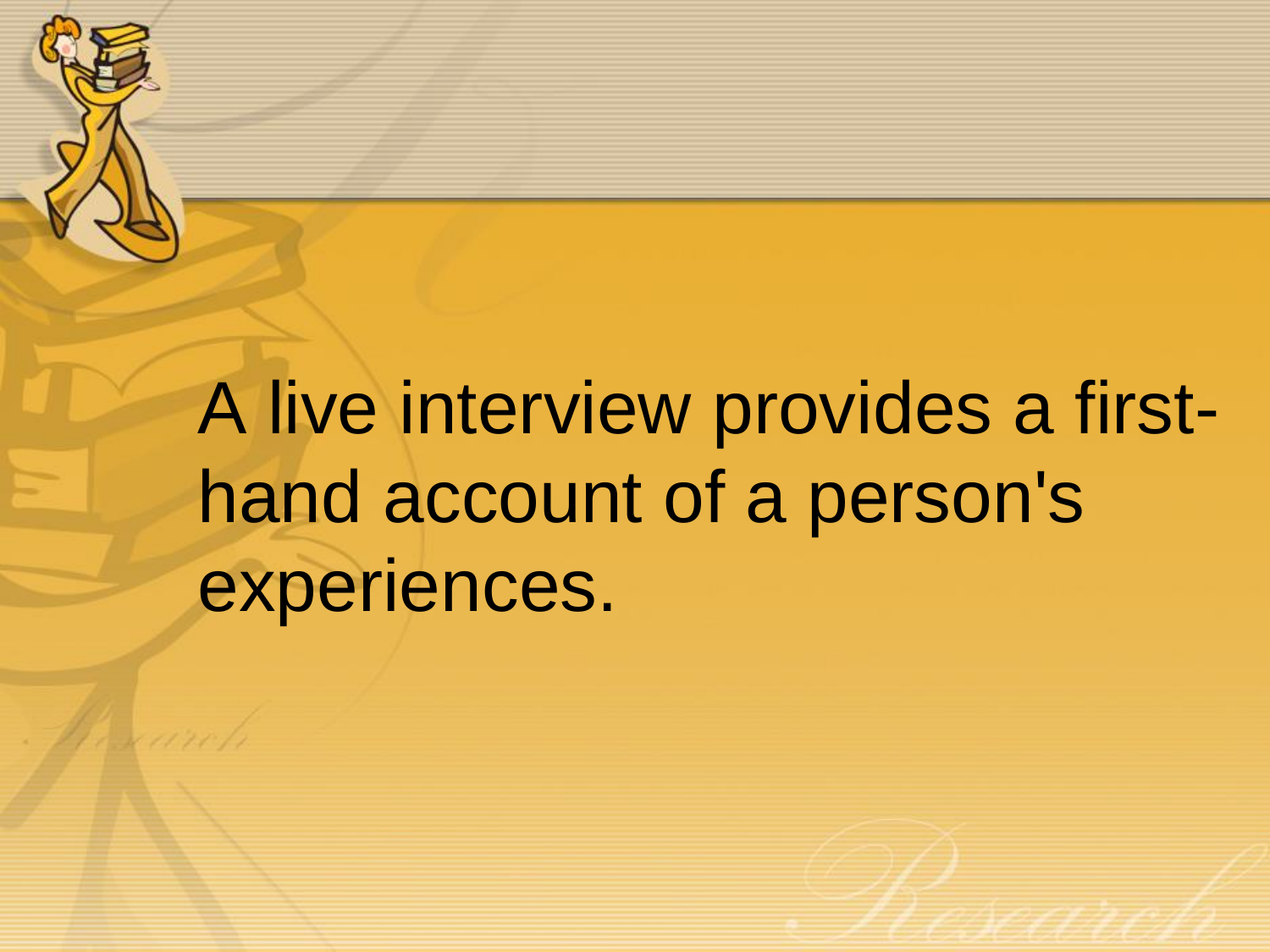

The newspaper gives the most current daily news such as current events, sports information, and daily weather.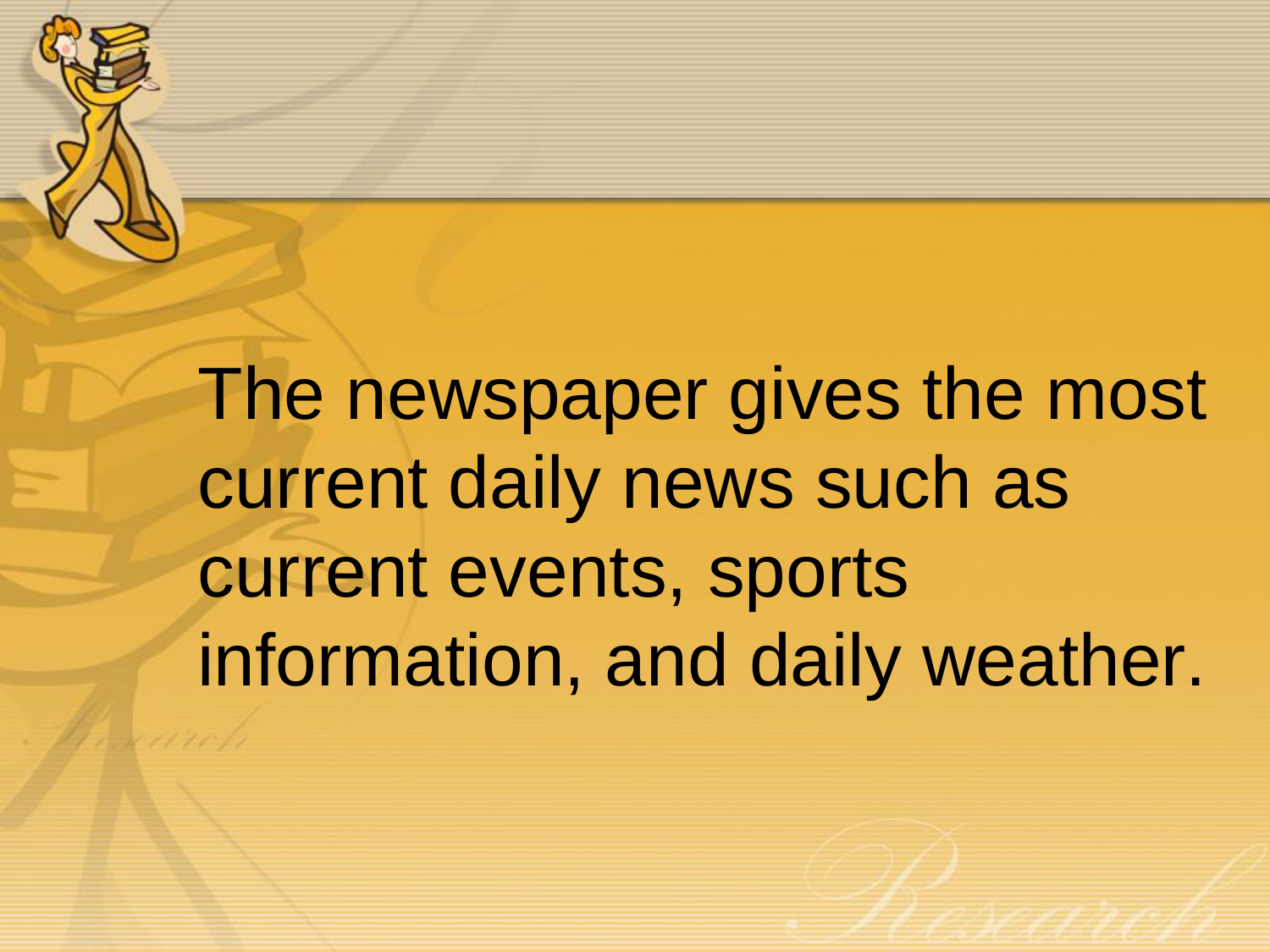

The encyclopedia has information on many general topics and people in history.

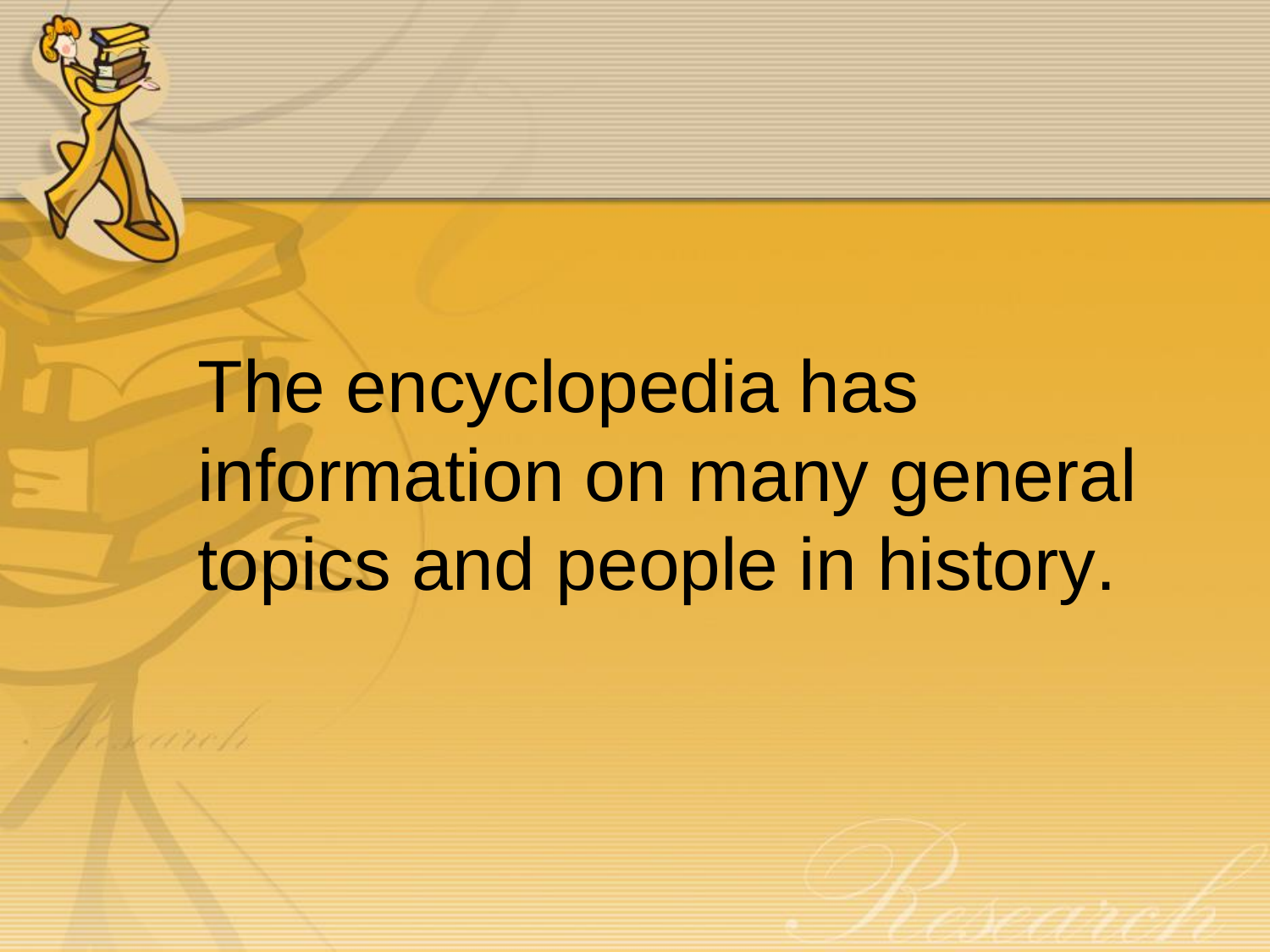

The dictionary will give correct spellings of words, their meanings and how to pronounce a word.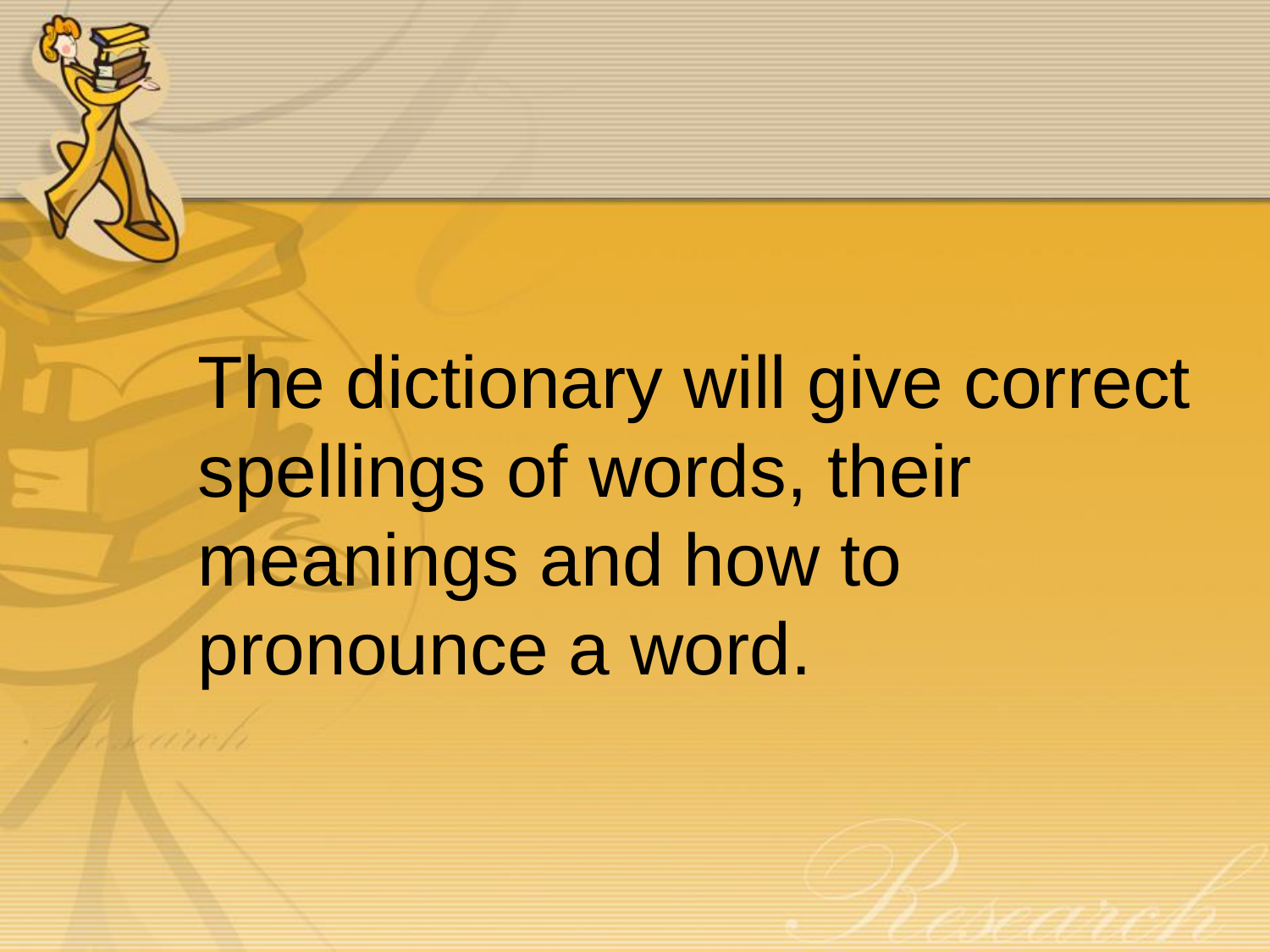

A library automation program will give you the names of authors, titles of books available and a listing of books available in the library.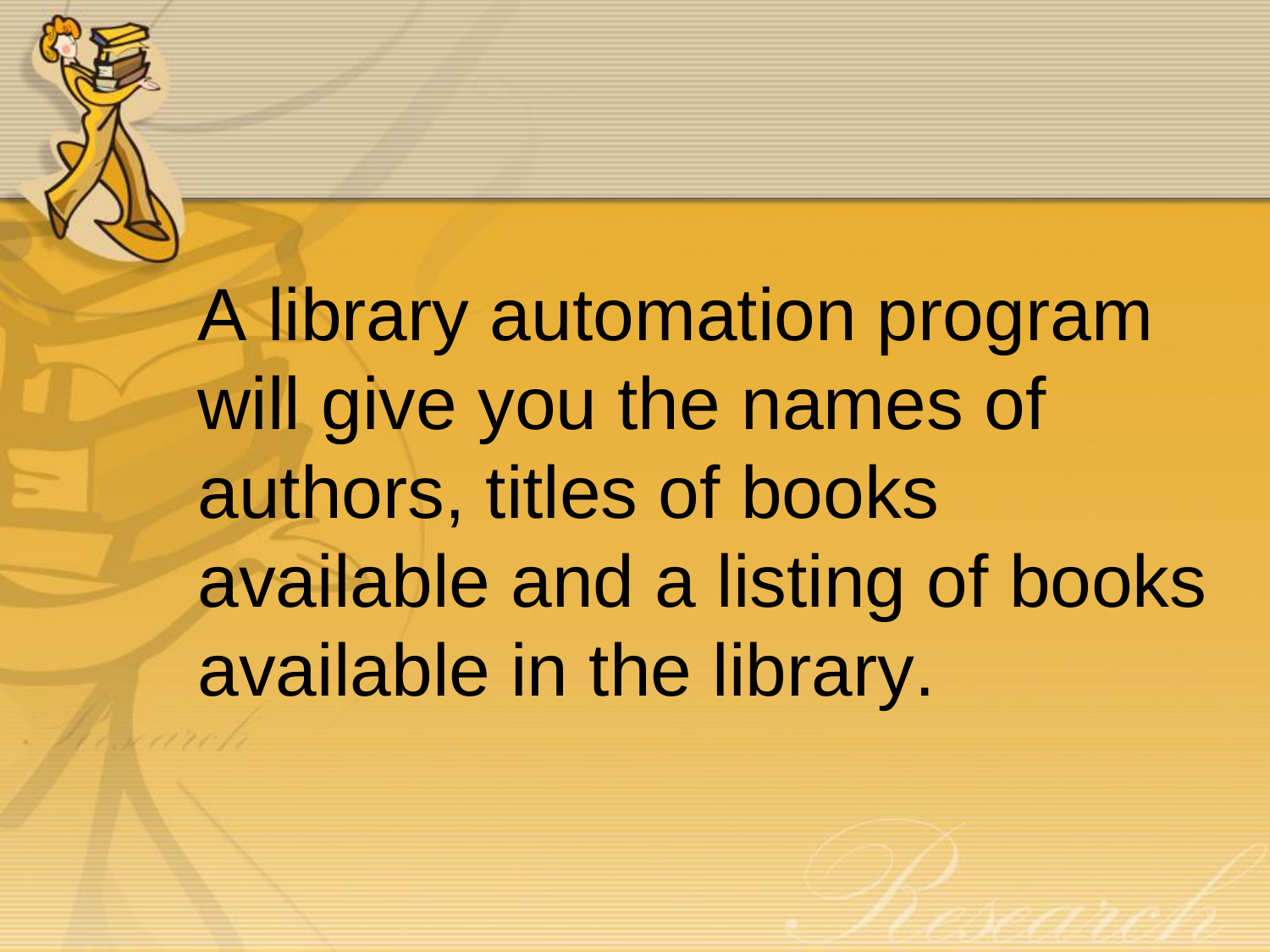

### Let's Play a Game

### •Choose the best resource for the information needed.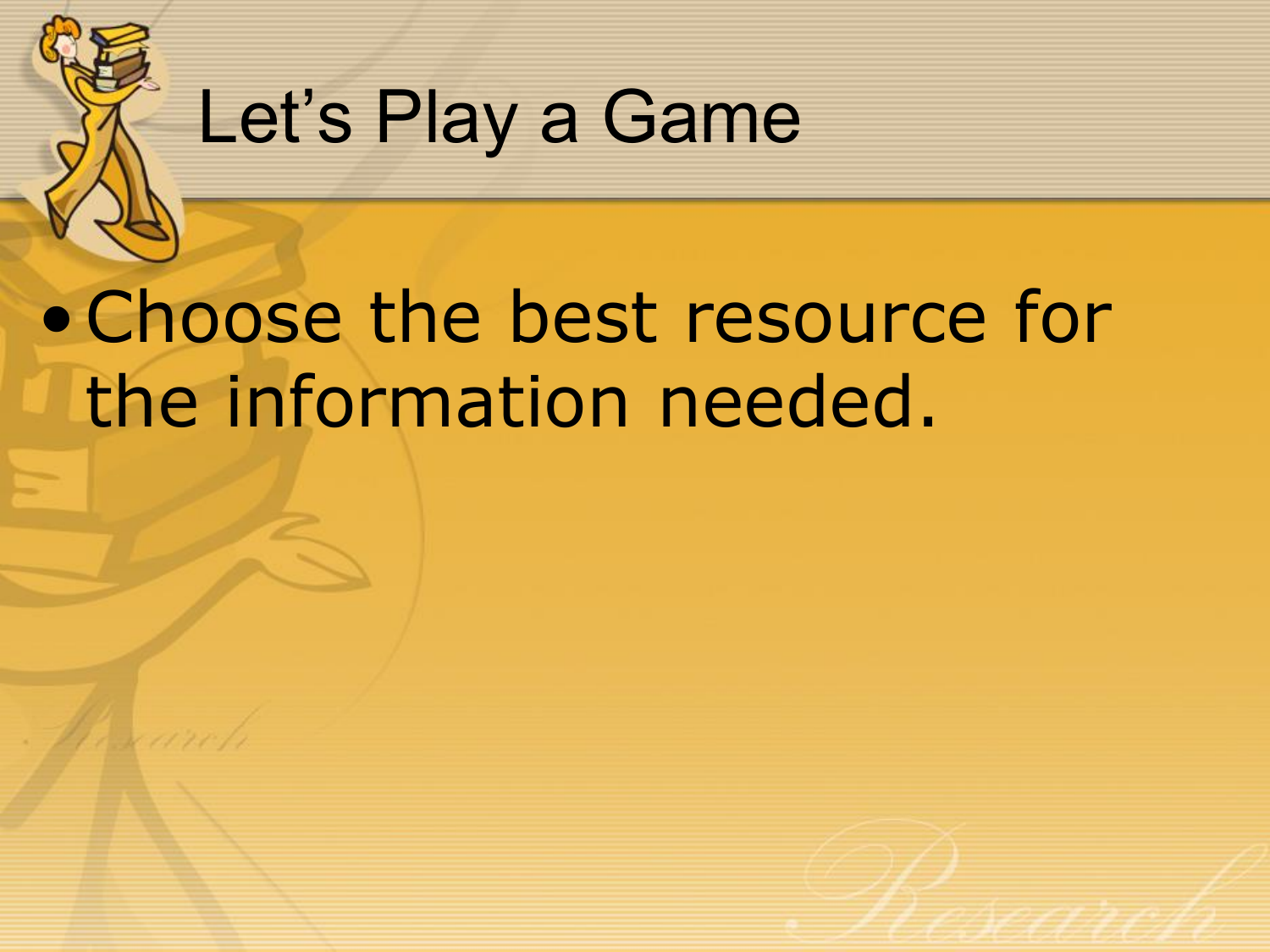

• Jessica wants to know what the weather is like in Minneapolis, Minnesota today. What resource should she use?

- *Newspaper*
- *Encyclopedia*
- *Dictionary*
- *Library Automation Program*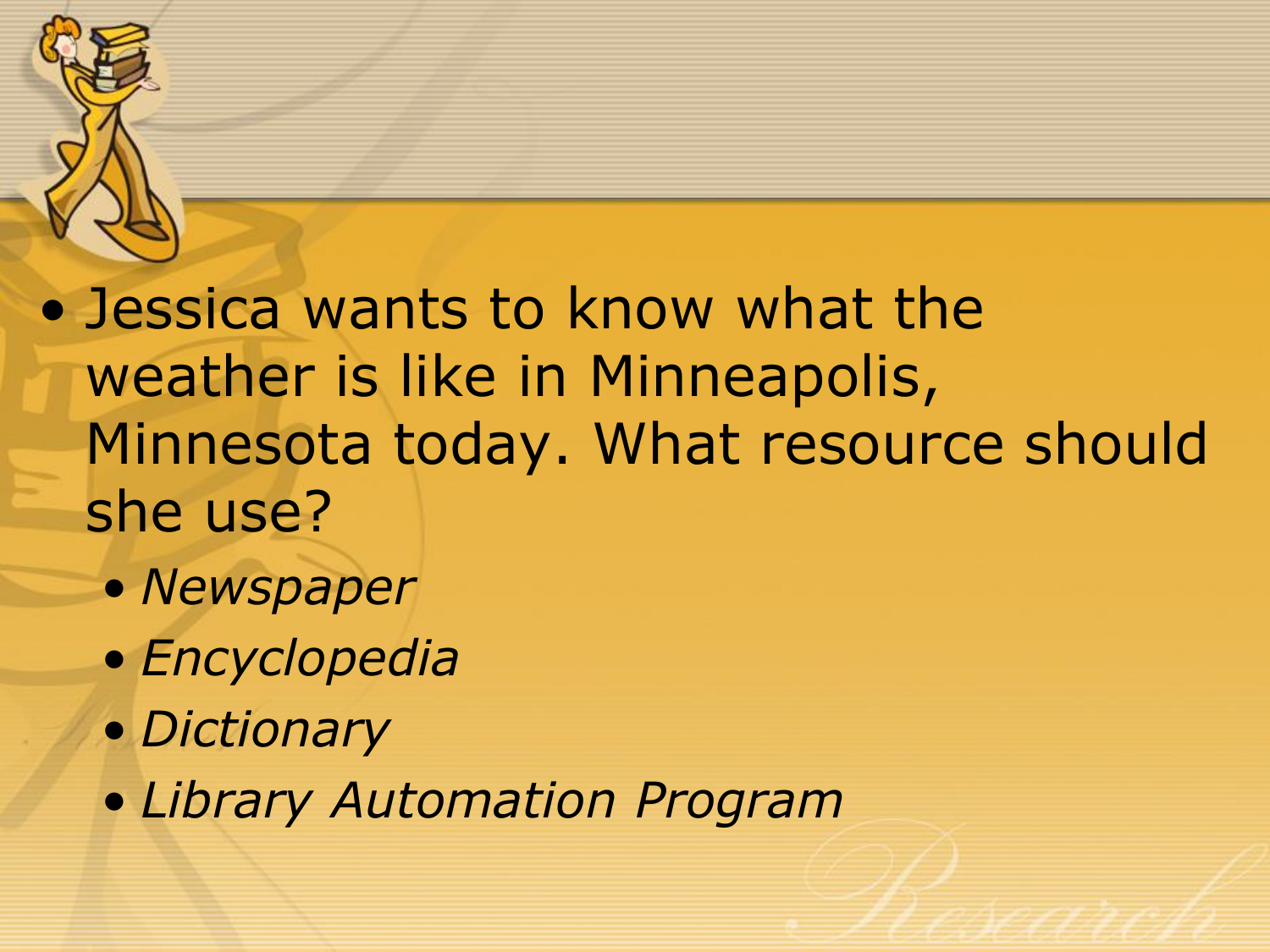

- *Newspaper*
- *Live interview*
- *Encyclopedia*
- *Atlas*

du arrib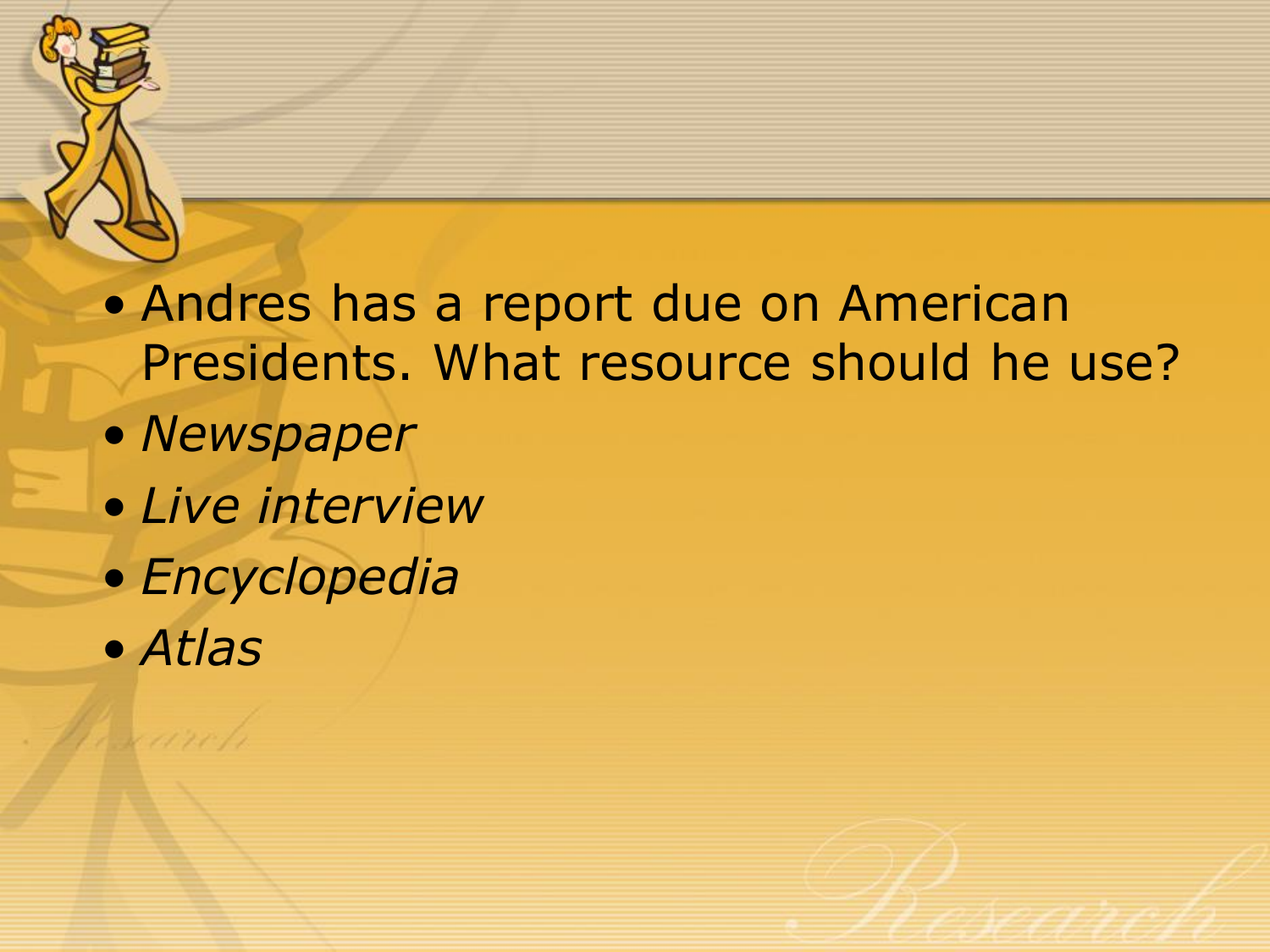

#### • Laura needs to find the meaning of the word "confused". What resource should she use?

- *Almanac*
- *Atlas*
- *Dictionary*
- *Library Automation Program*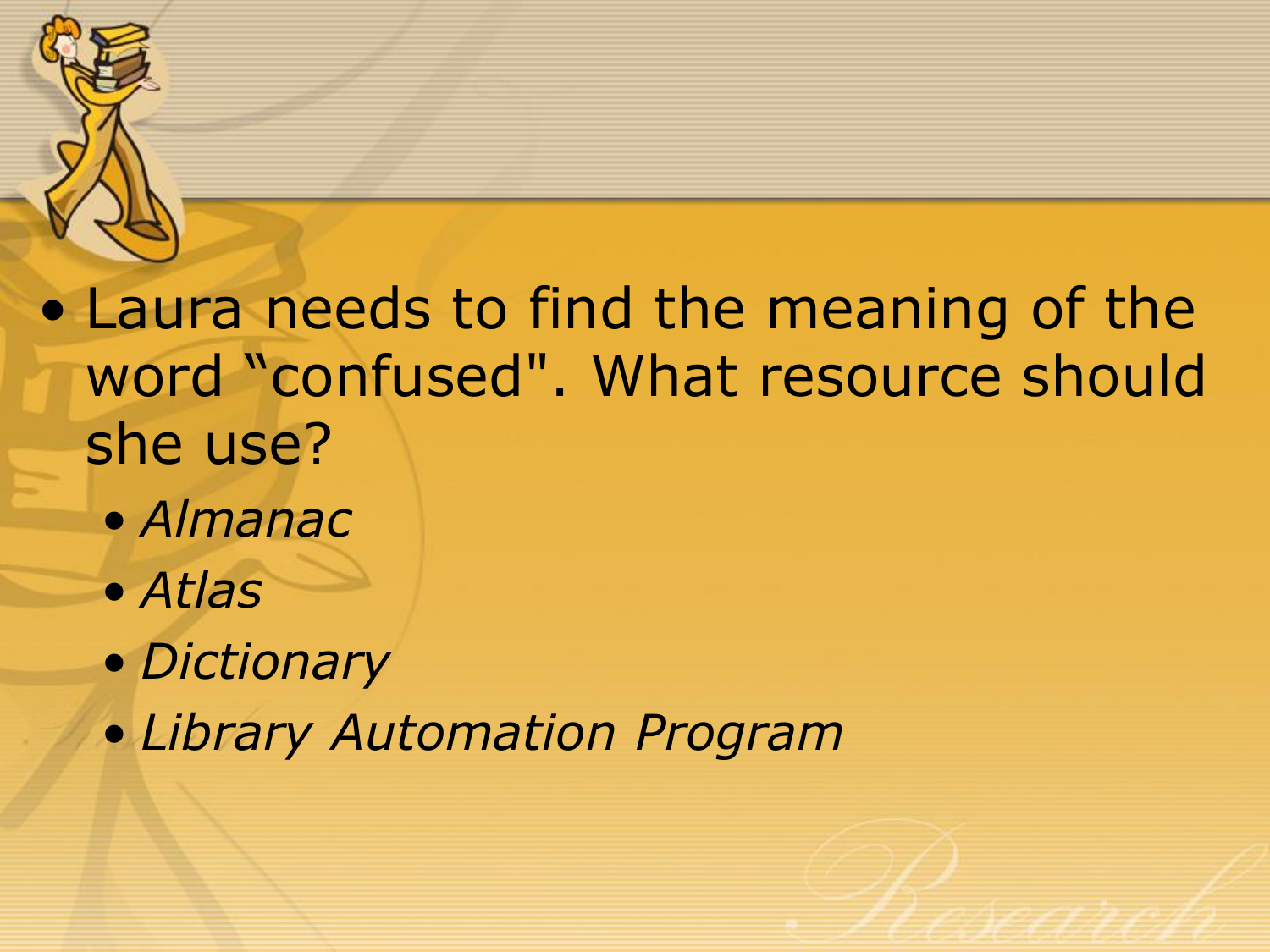

• Kelly loves to follow the Oakland A's. He wants to know the score for the game last night. What resource should he use?

- *Newspaper*
- *Encyclopedia*
- *Almanac*
- *Atlas*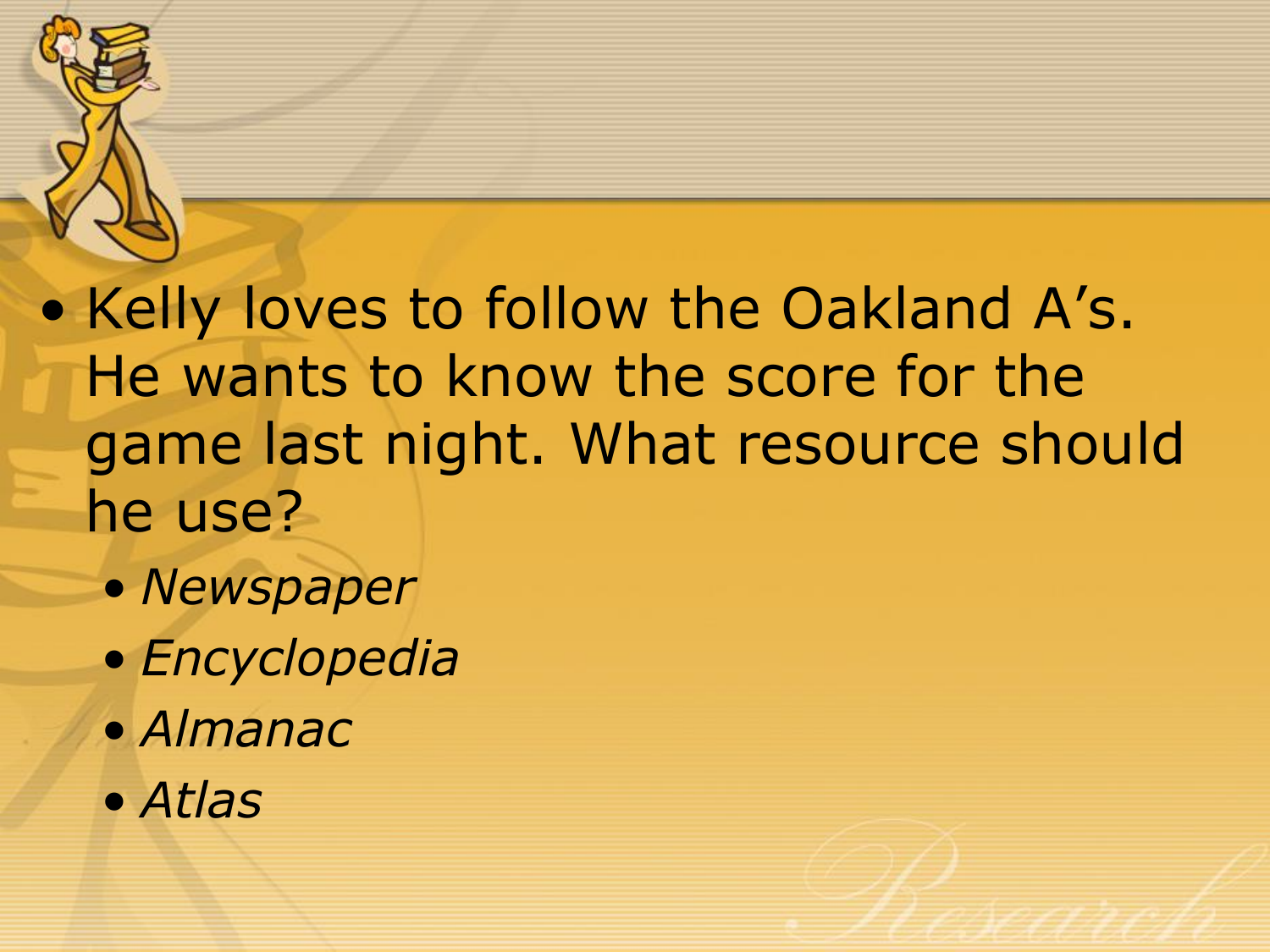

- *Interview*
- *Almanac*
- *Library automation program*
- *Dictionary*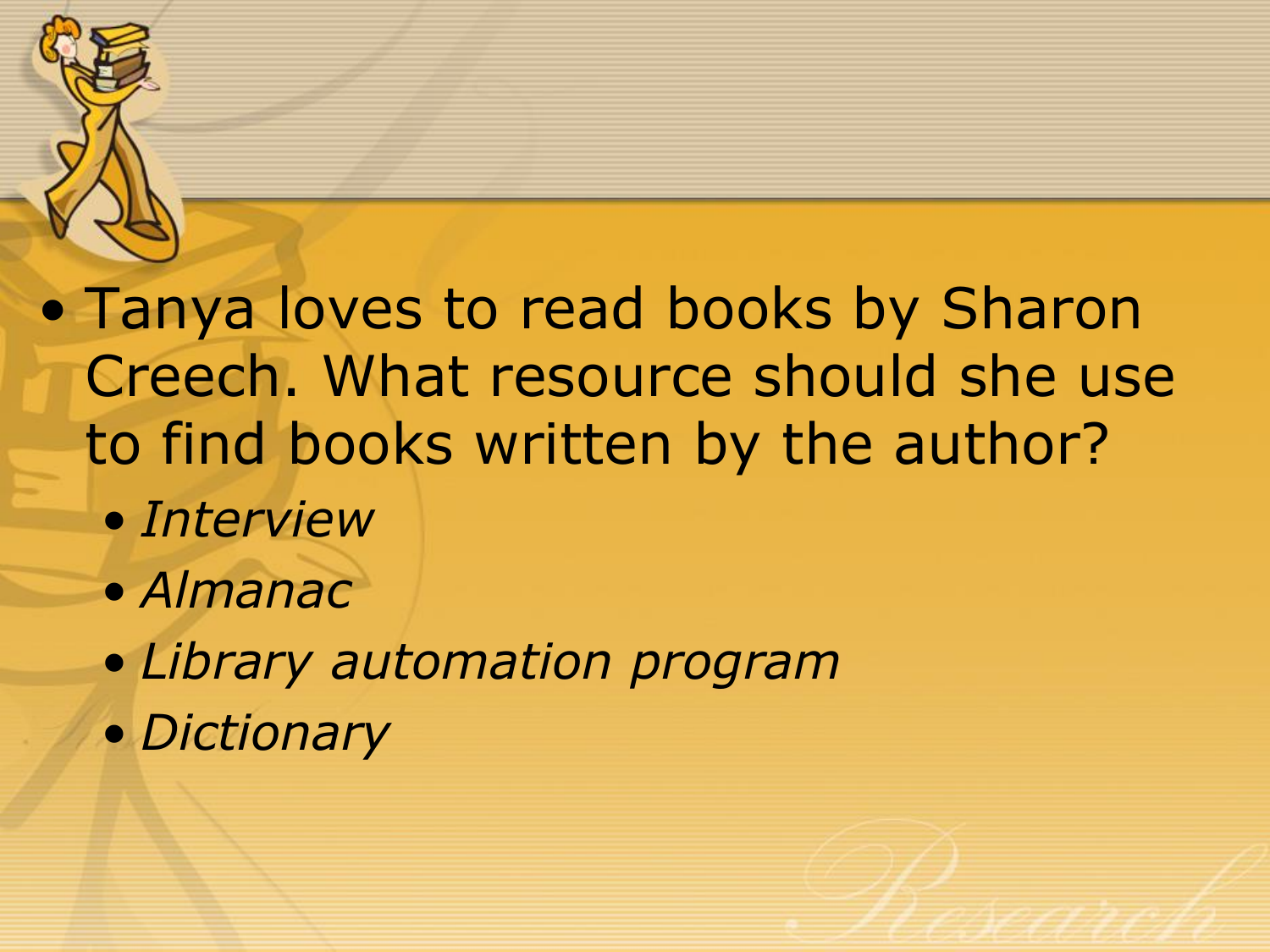

• Justin's family is buying a Siamese Cat. He needs information on this type of cat. What resource should he use?

- *Dictionary*
- *Internet*
- *Newspaper*
- *Almanac*

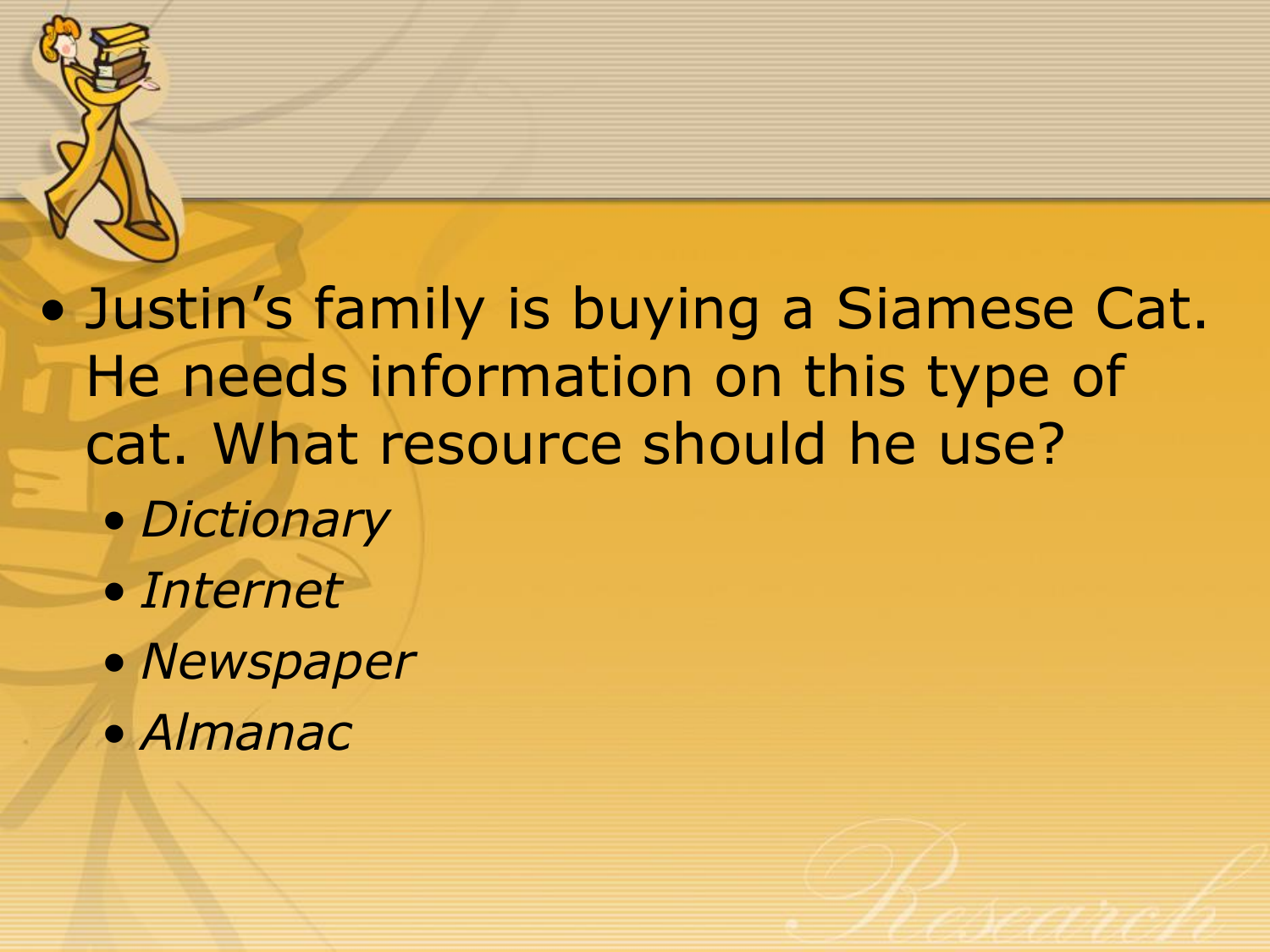

#### • Claudia needs to find out how to pronounce a word. What resource should she use?

- *Dictionary*
- *Atlas*
- *Almanac*
- *Television*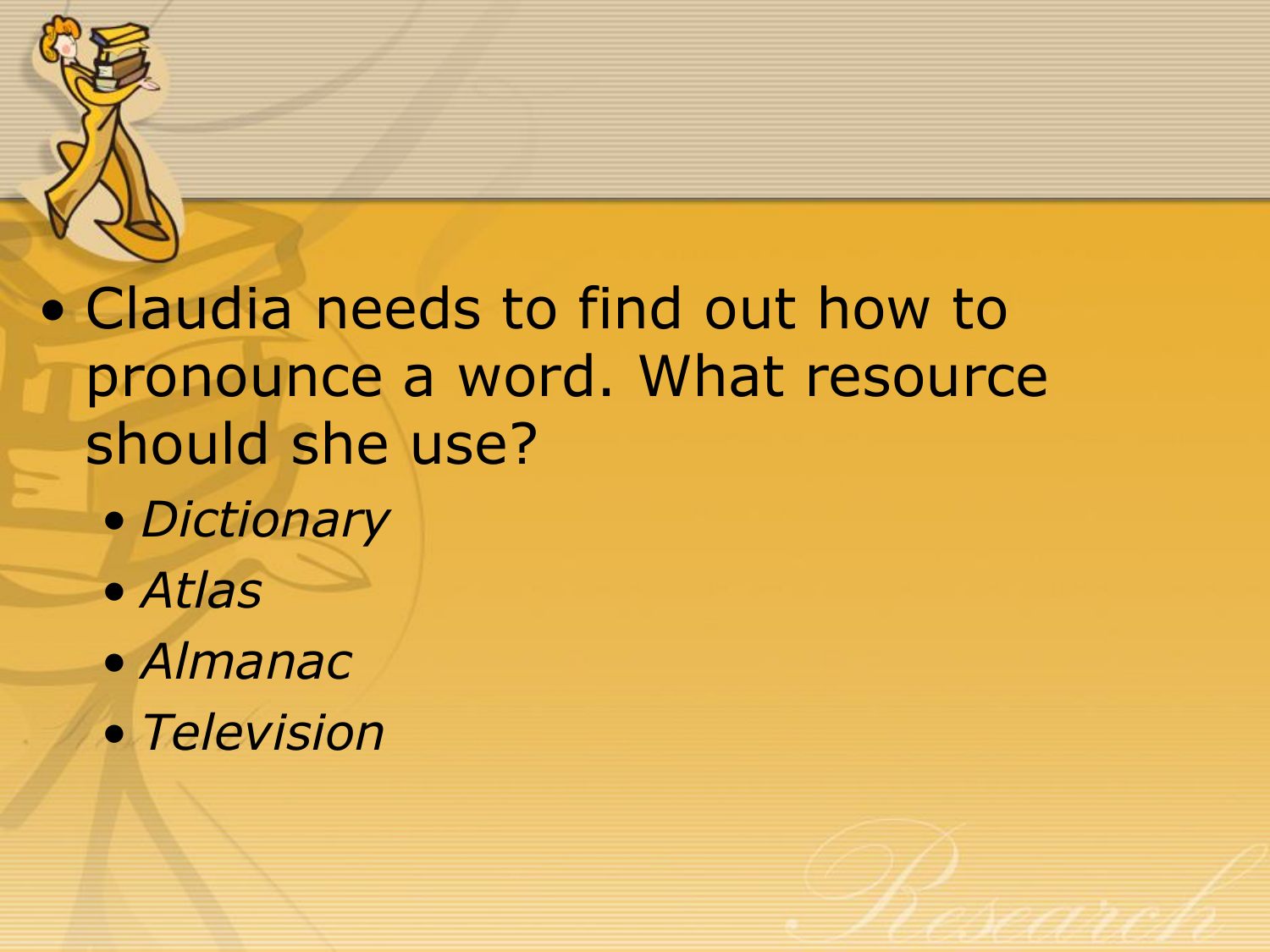

• Spencer wants to find out about the earthquake in Hawaii this morning. What resource should he use?

- *Encyclopedia*
- *Internet*
- *Atlas*
- *Almanac*

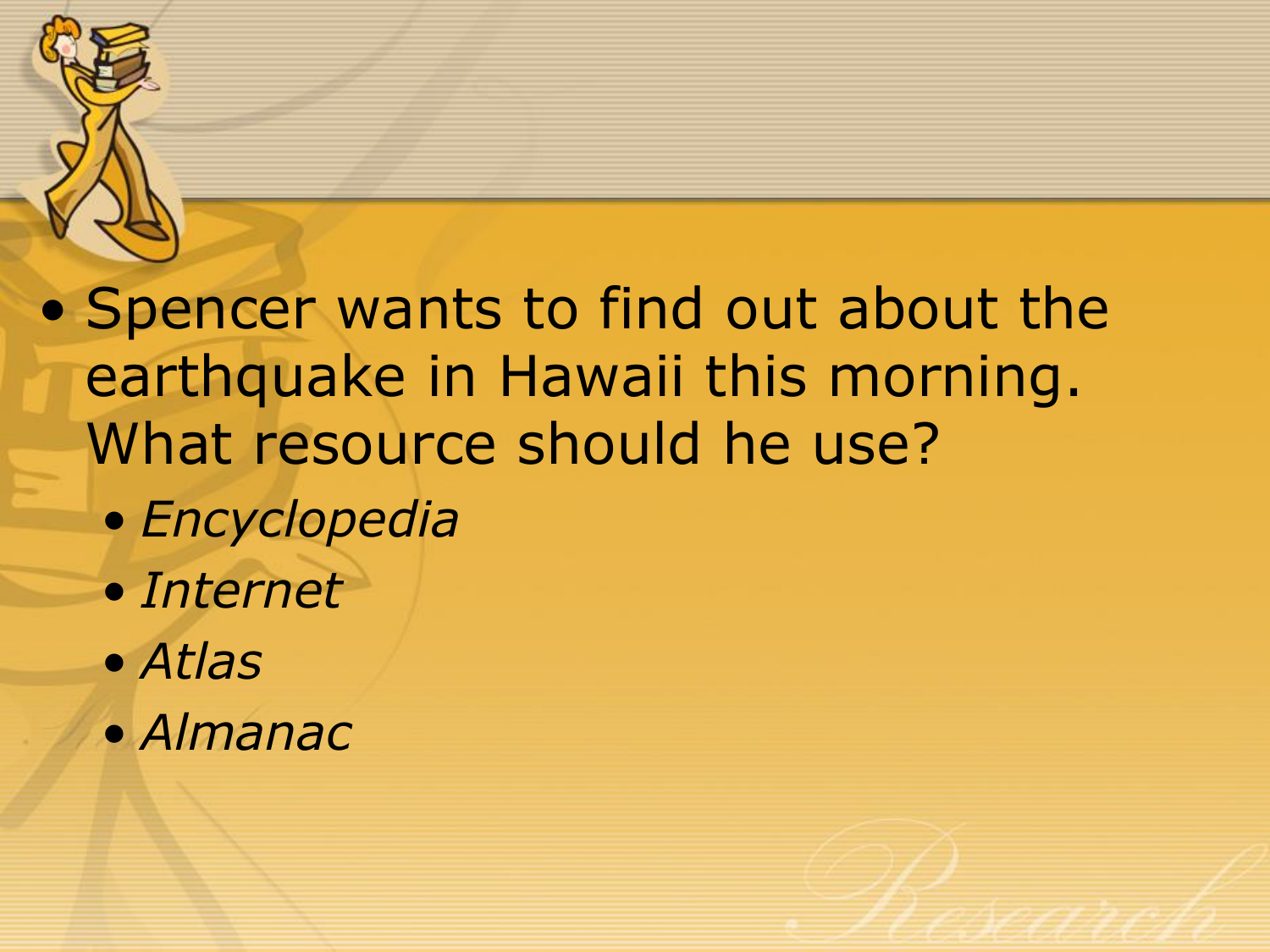

• Susan is doing a report on Brazil and needs to know what the country's average temperature is in the winter. Where should she look first?

- *Dictionary*
- *Television*
- *Almanac*
- *Newspaper*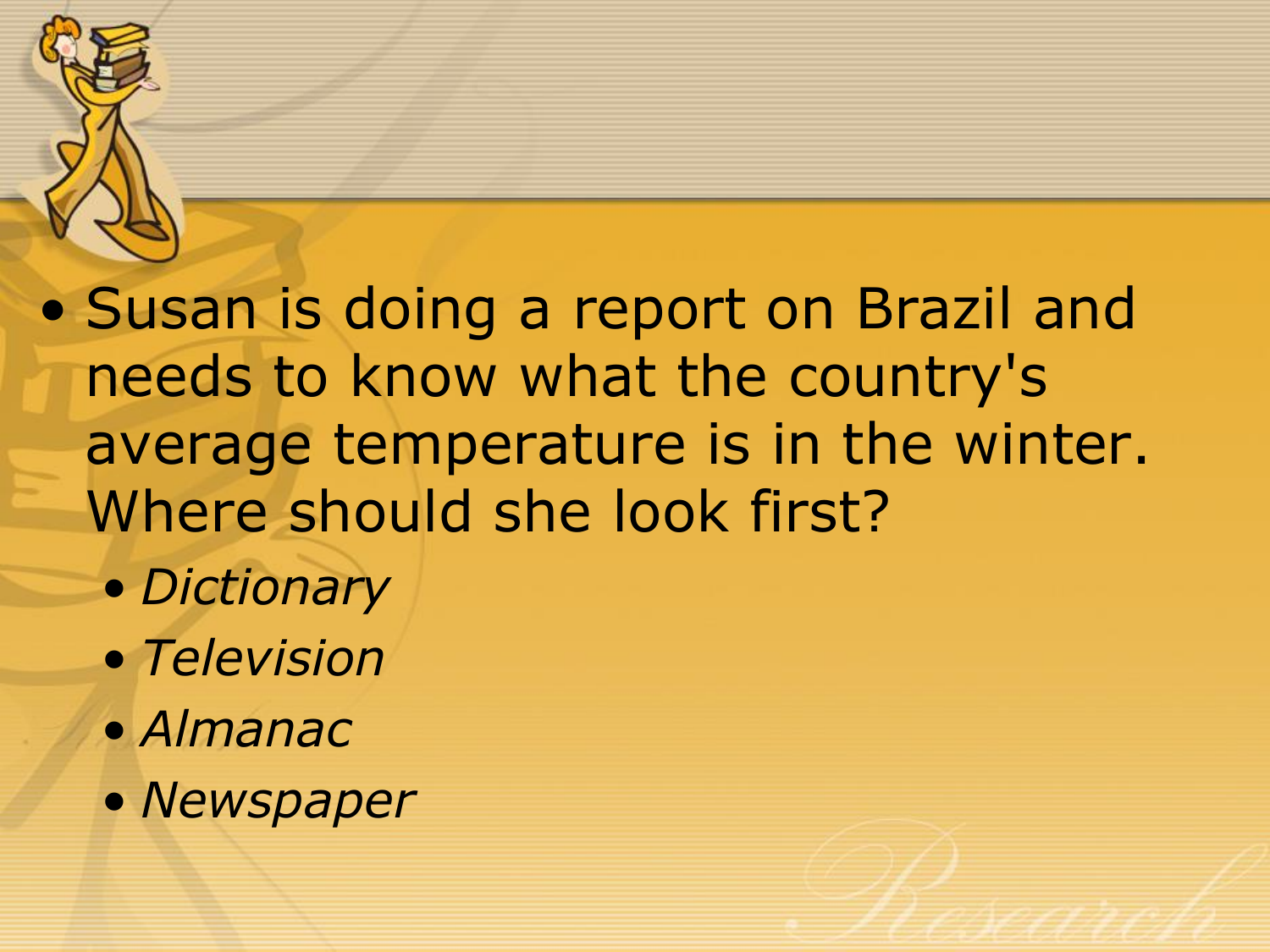

#### • Ben needs to know the distance between Paris and Madrid. What resource should he use first?

- *Personal interview*
- *Newspaper*
- *Encyclopedia*
- *Internet*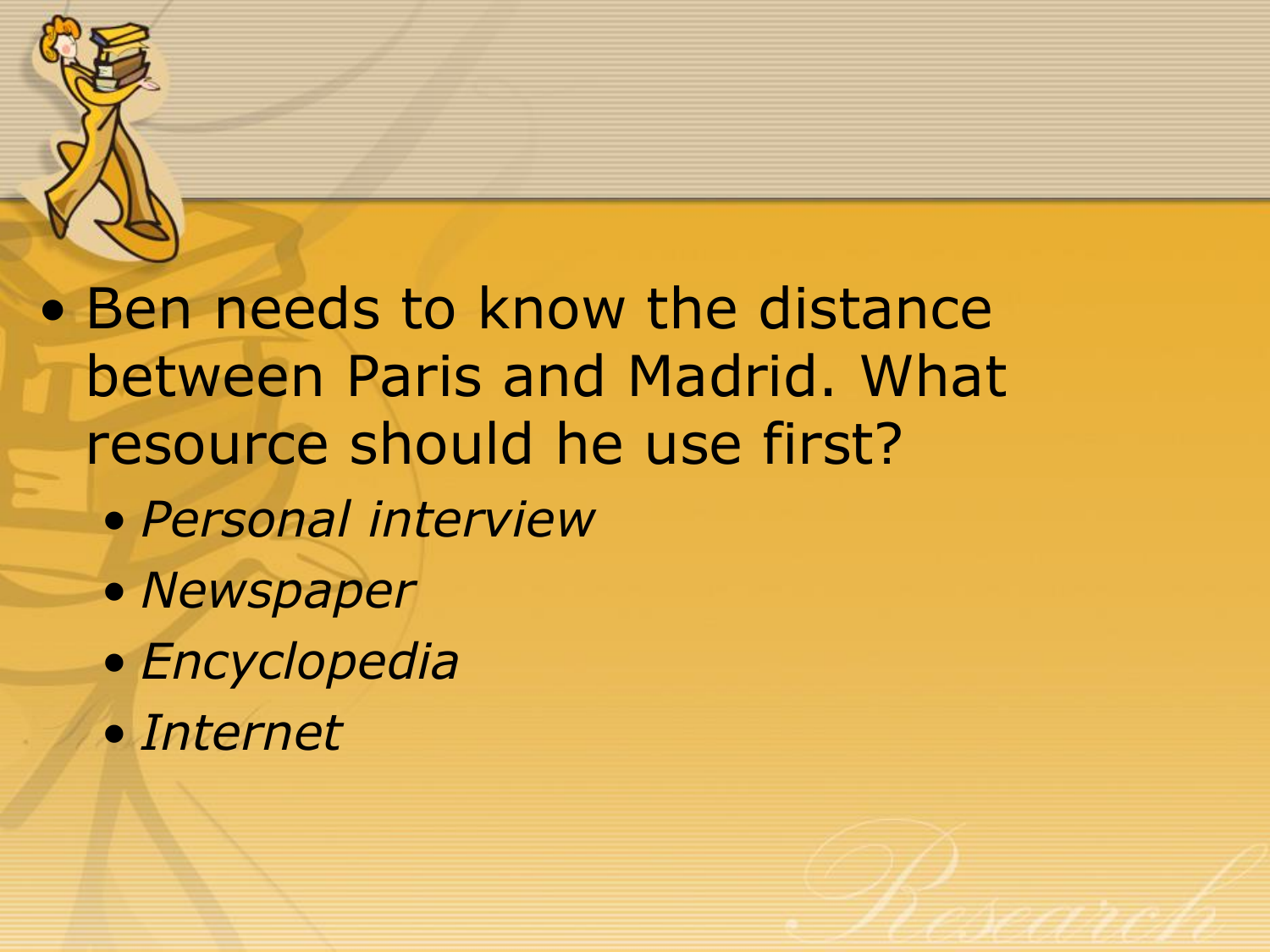

• Marc wants the latest medical news about headaches. Which of the following would provide him with the latest research information?

- *Books*
- *Internet*
- *Atlas*
- *Newspaper*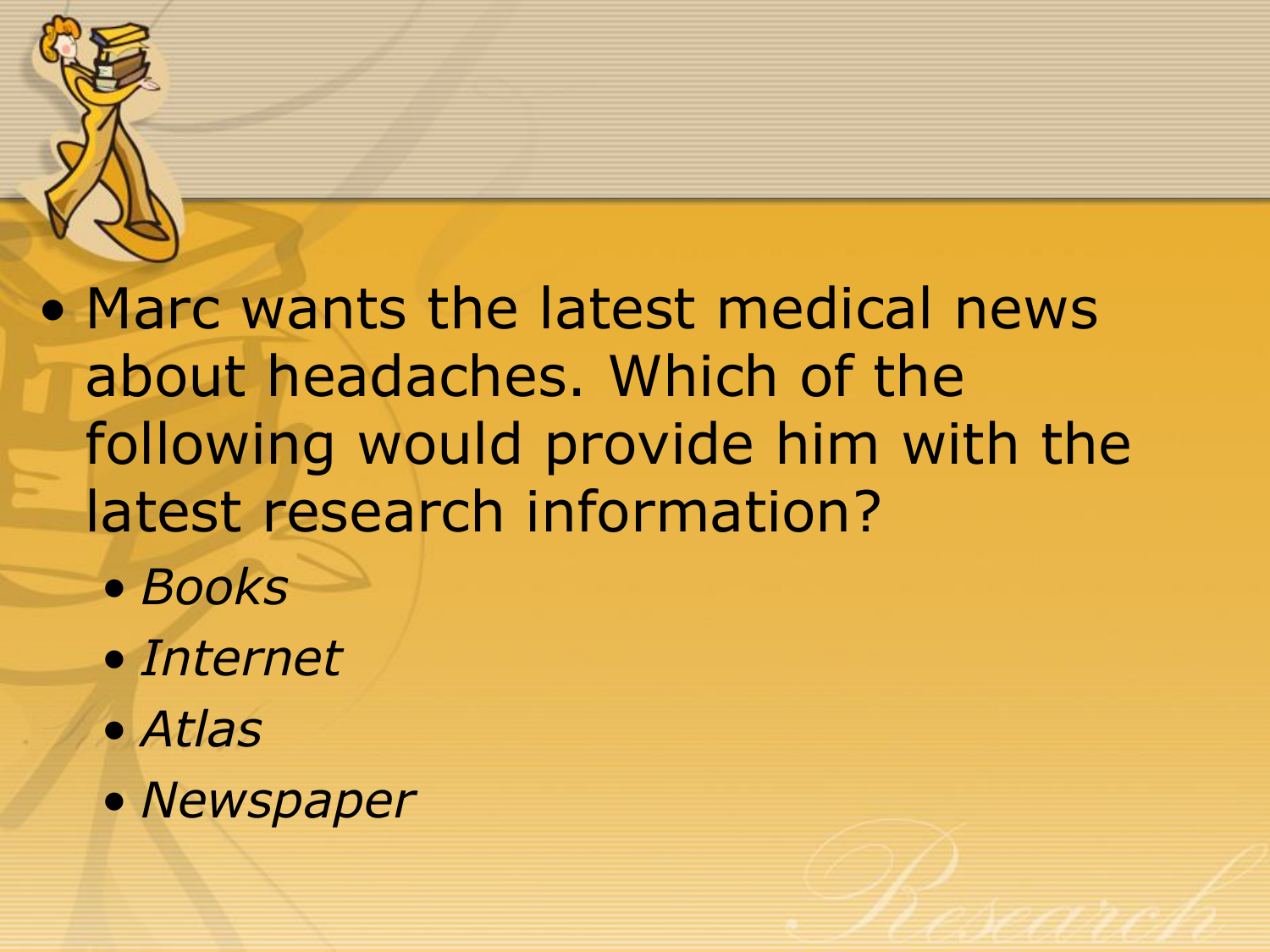

• Pat is doing research on tigers and wants to read a good general background article on the animal. Where should he look?

- *Newspaper*
- *Almanac*
- *Encyclopedia*

• *Interview with someone that's been to a zoo and seen a tiger*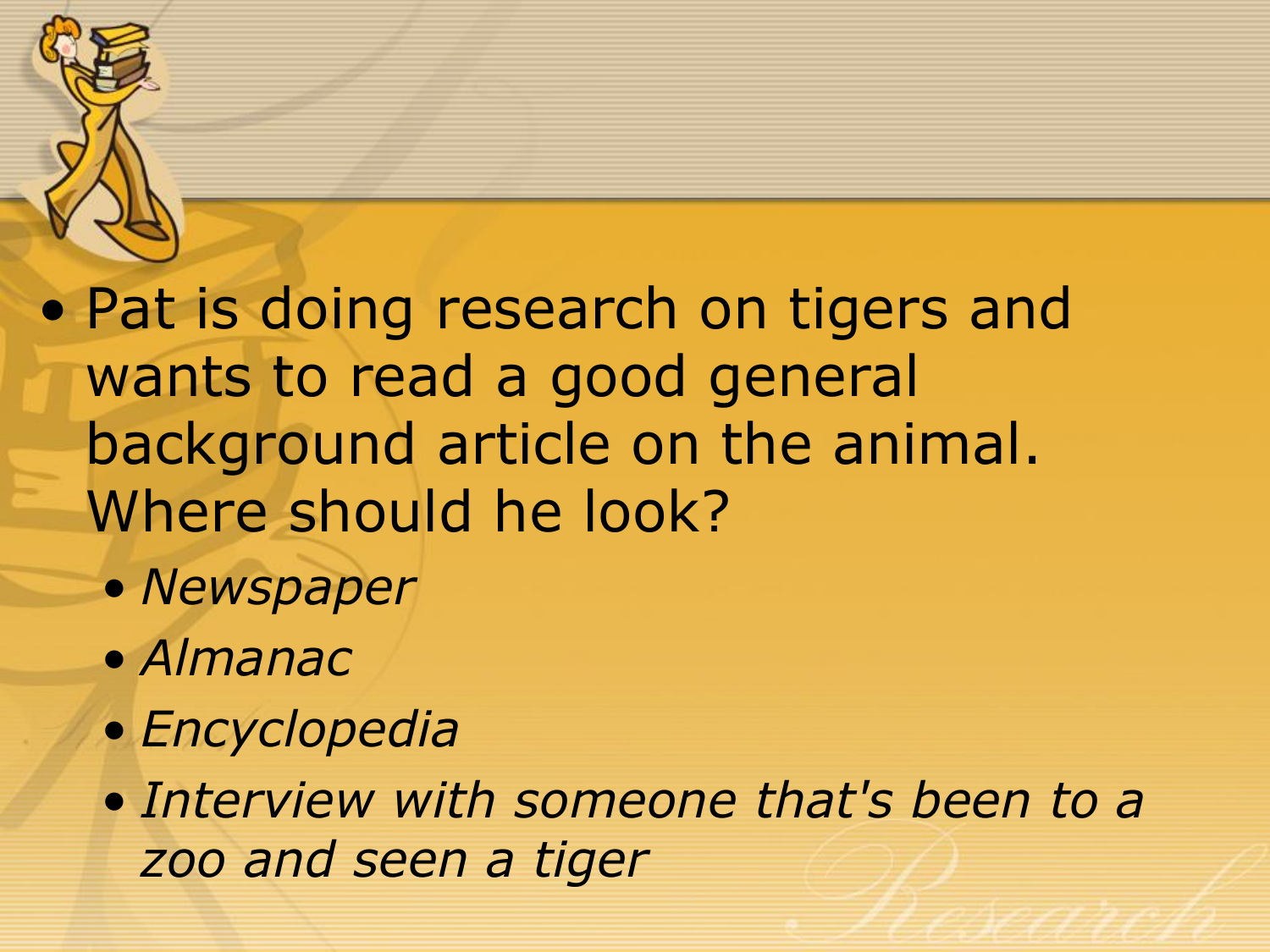

#### • Carol wants to know what it would be like to be a teacher. Where should she turn?

- *Dictionary*
- *An interview with a teacher*
- *Encyclopedia*
- *Educational journal*